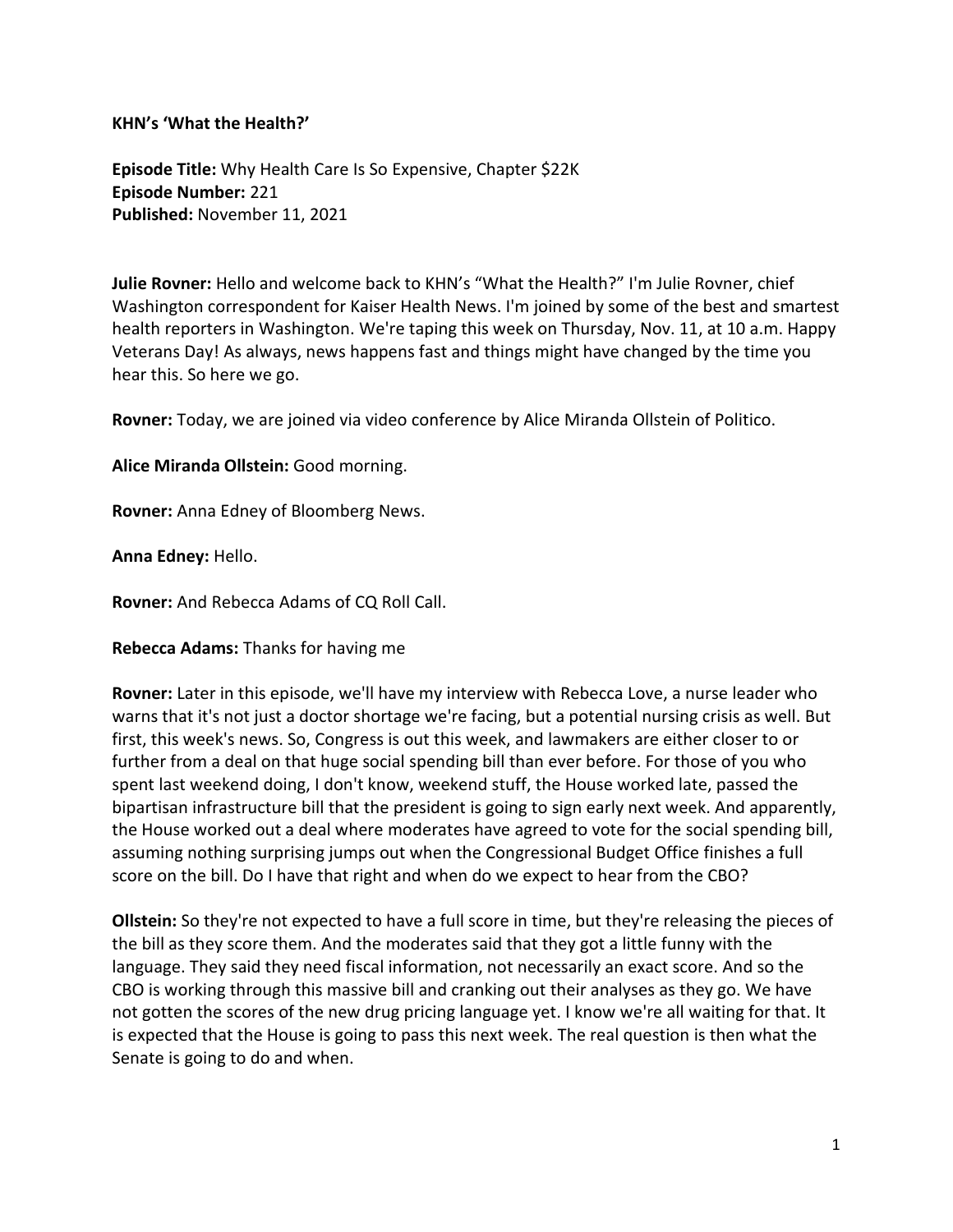**Rovner:** Yes, I did notice that the CBO sent out yesterday their score of the Homeland Security piece of the bill and I'm like, Oh, they're just going to send this out in pieces. So just to recap on the health parts where we ended up after this long negotiation, there's still an extension of subsidies for the Affordable Care Act; new eligibility for those caught in the Medicaid gap in states that didn't expand under the ACA; some modest but still far-reaching changes to prescription drug prices; four weeks of paid family leave; and hearing aid coverage, but not dental or eye care for Medicare. Is that it? Am I missing something? Home care, right?

**Ollstein:** Yeah, but a lot less than they originally wanted, even a lot less than the House originally put in the bill. It got cut back even further.

**Rovner:** OK, so now let's talk about what happens. The deal, as it's been explained, is that the moderates will go ahead and vote for this and it'll get out of the House in this current form next week. But it will not stay in this current form when it gets to the Senate for a variety of reasons, right?

**Adams:** That's right. There are lots of moving parts to this, Julie. So, you mentioned the paid family leave. We also are probably going to see negotiations on climate change and taxes, including an e-cigarette tax. But the thing that we're all watching very closely is the drug prices, which you mentioned. Obviously, this has been a long time coming. I remember when this passed in 2003, I remember the House Ways and Means Committee Chairman, Bill Thomas at the time, talking to us about how the private plans were going to be able to negotiate so well and there'll be so much competition that we wouldn't need Medicare as a whole to come in and leverage all its clout. But we've seen Democrats call for this for years. I also remember at one point standing backstage with Tommy Thompson, who is the HHS secretary. I was going to moderate a panel and he was talking about how he had wished that he had the power to negotiate drug prices, and this was back in 2005. So there's been a lot of talk about this for years, and we will see what happens. I expect there to be lots of horse-trading and discussion in the Senate. We're watching the moderates, Joe Manchin of West Virginia, Kyrsten Sinema of Arizona and Bob Menendez from New Jersey and others. This has been scaled back quite a bit from what originally was talked about, but it still is a pretty interesting change.

**Rovner:** Now … assuming that we get the moderates to sign on to this, because they need all of the Democrats in order for this to pass, there's still that "Byrd bath" thing that has to happen, right?

**Adams:** Absolutely, yes. There are lots of rules with the "Byrd bath," so you can't have things that are extraneous. There are particular rules about the spending within a 10-year window. There are lots of things that it has to survive in order to be able to go through this process, known as reconciliation, where you only need a majority instead of 60 votes to pass.

**Rovner:** You should memorize the name Elizabeth MacDonough, who is the Senate parliamentarian and gets to make a lot of very consequential decisions in the next couple of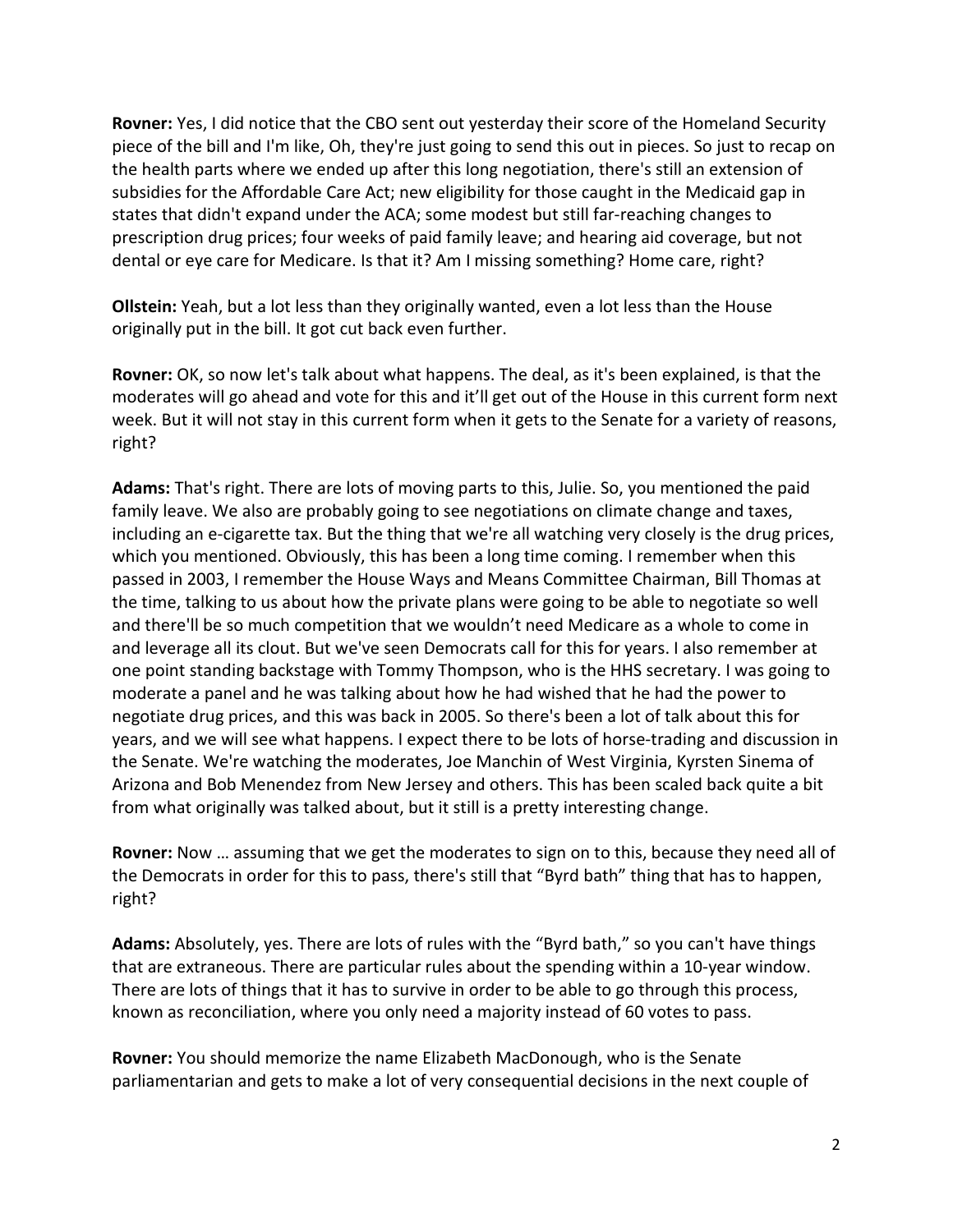weeks. But the chances of this whole thing getting done before Thanksgiving seem pretty small, right?

**Adams:** Well, my colleague Mary Ellen McIntire talked to Tom Carper the other day and he said, "Oh, maybe it'll be a Thanksgiving miracle," but it would have to be a miracle. I don't see it. I think there are so many things that have to be done with this, so many things need to be worked out. I think December is going to be a pretty interesting time for Congress, given that we have to deal with the debt ceiling, appropriations, all sorts of things, and we'll see what happens with this. It's already taken longer than you would think it would have.

**Rovner:** They gave themselves until Dec. 3 on both the debt ceiling and the continuing resolution for the appropriations — the actual spending bills. We talk about this as the social spending bill, but there'll be actual annual spending bills and they're going to run right into that deadline and it's going to get pretty ugly pretty fast right after Thanksgiving, right?

## **Adams:** Absolutely!

**Rovner:** Alice, do they have any idea how they're going to solve any of these things?

**Ollstein:** So the latest is that they actually want to try to knock out some things that they think might be easier before taking this up, like the NDAA, the National Defense Authorization Act, just to get that out of the way.

**Rovner:** I have never heard the defense authorization referred to as something that's easier.

**Ollstein:** I know, that really tells you how much they're struggling with the social spending bill, but it's also important to remember that "Byrd bath" doesn't happen in a day. This is something where Republicans are going to try to challenge as many pieces of the bill as they can and make arguments before the parliamentarian that they don't work under the reconciliation rules, and Democrats are going to have to try to mount defenses. We've already seen this happen in the immigration space and raising the minimum wage; it's going to happen in health care, too. We don't know what the outcome will be. We don't know what kind of backup plans Democrats will try to cobble together. So all of that could really drag out the calendar as well.

**Rovner:** This is not done, by a long shot. All right. Well, let us move on to covid. Apparently, we can't go even a week without talking about a court case in Texas. The breaking news is that a federal district court has blocked the Texas governor from stopping mask mandates. (There are so many negatives in this story.) Texas can no longer block local school mask mandates because it's a violation of the Americans with Disabilities Act, but this is just sort of the first stage in what's likely to continue on through the courts, right?

**Edney:** Yes, certainly. Texas has said that they will appeal this, but it's a tactic that's being taken in several states that have bans on mask mandates, whether it was the governor that put it in place or the legislature and disabilities rights groups are suing because children with disabilities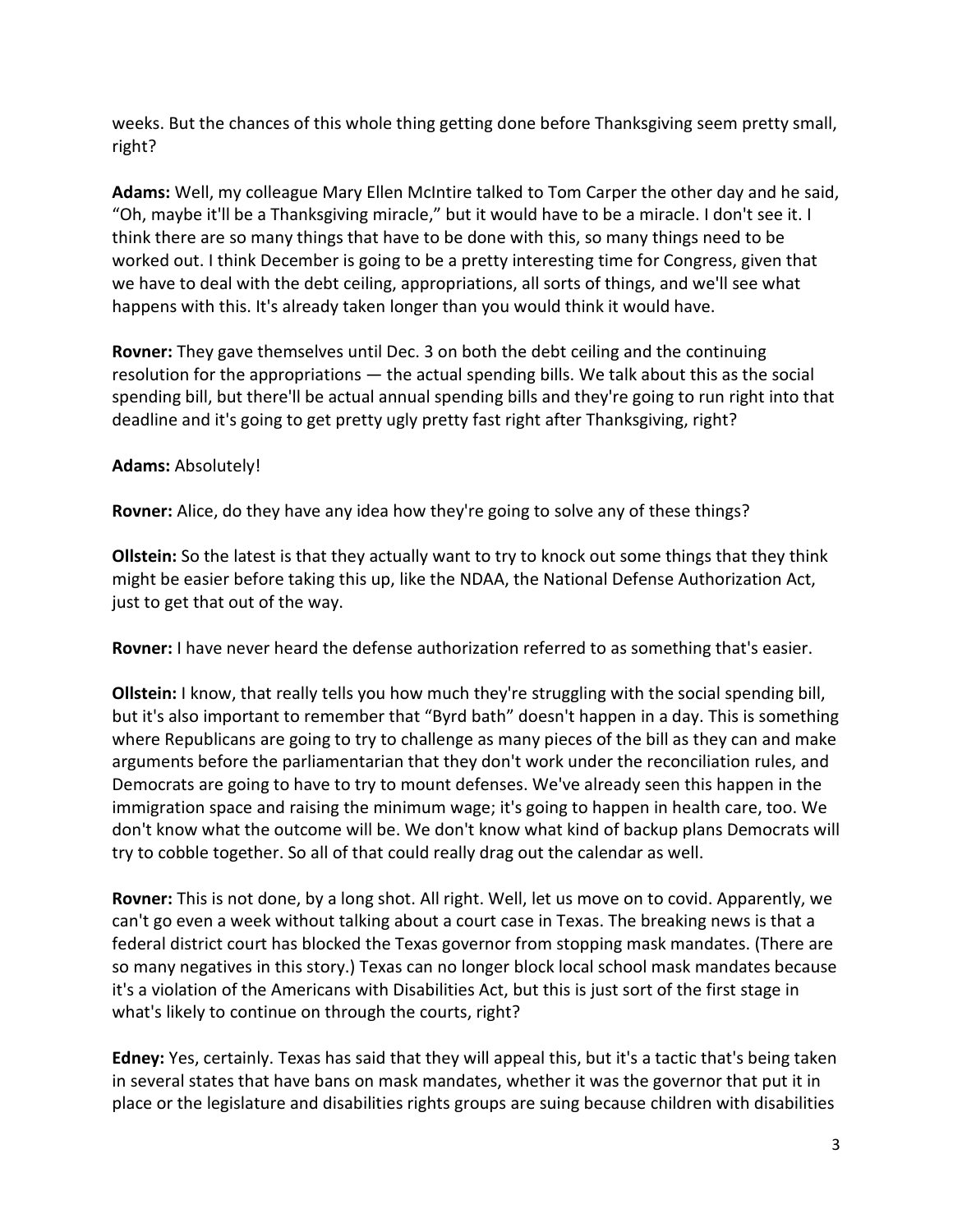are, in many cases, the most at risk for a severe consequence from covid. So, essentially, if you say you can't have a mask mandate, you're keeping them out of school.

**Rovner:** Yeah. So this will definitely go on. And we've also seen lawsuits now filed against the Biden administration's vaccine mandate. … That's also going to sort of wend its way through the courts here. I mean, are we getting any closer on these vaccine mandates? I mean, on the one hand, they seem to be working. On the other hand, there seems to be an awful lot of pushback. It's just sort of another piece of, now, the culture wars, right?

**Ollstein:** I think that the filing of lawsuits and the idea of a widespread backlash aren't necessarily the same thing. I think we've seen mandates successfully get the vast, vast majority of people vaccinated upwards of 90% in these large companies and large government departments that have implemented them. Yes, there are lawsuits. There are groups that go around seeking out plaintiffs and convincing them to be a part of these lawsuits for ideological reasons. That's always going to happen, but I don't think that's necessarily indicative of a broader society backlash.

**Rovner:** Although we do see the broader society backlash in things. David Leonhardt in The New York Times had a really interesting update in his continuing series about how, since the vaccines came out, covid is hitting red states and counties a lot harder than blue states. We know from surveys that people who self-identify as Republicans are less likely to be vaccinated than people who identify as Democrats. Does this fade when covid goes away, or is this going to be sort of a permanent part of the culture wars?

**Edney:** I'm really interested to see that outcome because it feels in a lot of instances like it has pushed the culture wars. You know, if you are a conservative who is against mask mandates or vaccine mandates, you're angry and it doesn't, I don't think, by any means extend just to those things. I think it's going beyond. And that similarly with liberals who are angry at conservatives who, they feel, are making the pandemic last longer. So I think the question you asked is one that a lot of people are wondering like, "Can we bring civility back? Can there be some sort of middle ground?" I'm not too optimistic, but I think that depends on so many things.

**Rovner:** This was sort of my takeaway from the midterm elections that everybody is some combination of anxious and cranky, and it's just not a great combination. And I just don't know when it goes away. I mean, things are not quite normal enough yet.

**Ollstein:** We're already seeing some of this partisan anger bleed over into other realms of health. And we're seeing, you know, people who start arguing that there shouldn't be covid vaccine mandates, they're now arguing that there shouldn't be any vaccine mandates whatsoever. So kids should be able to go to public schools and spread measles, for example, or all kinds of other things. And we've seen a lot of conservative state governments rolling back the power of public health to be able to, you know, swoop in and deal with outbreaks when they happen in different kinds of things, you know, close down restaurants that have food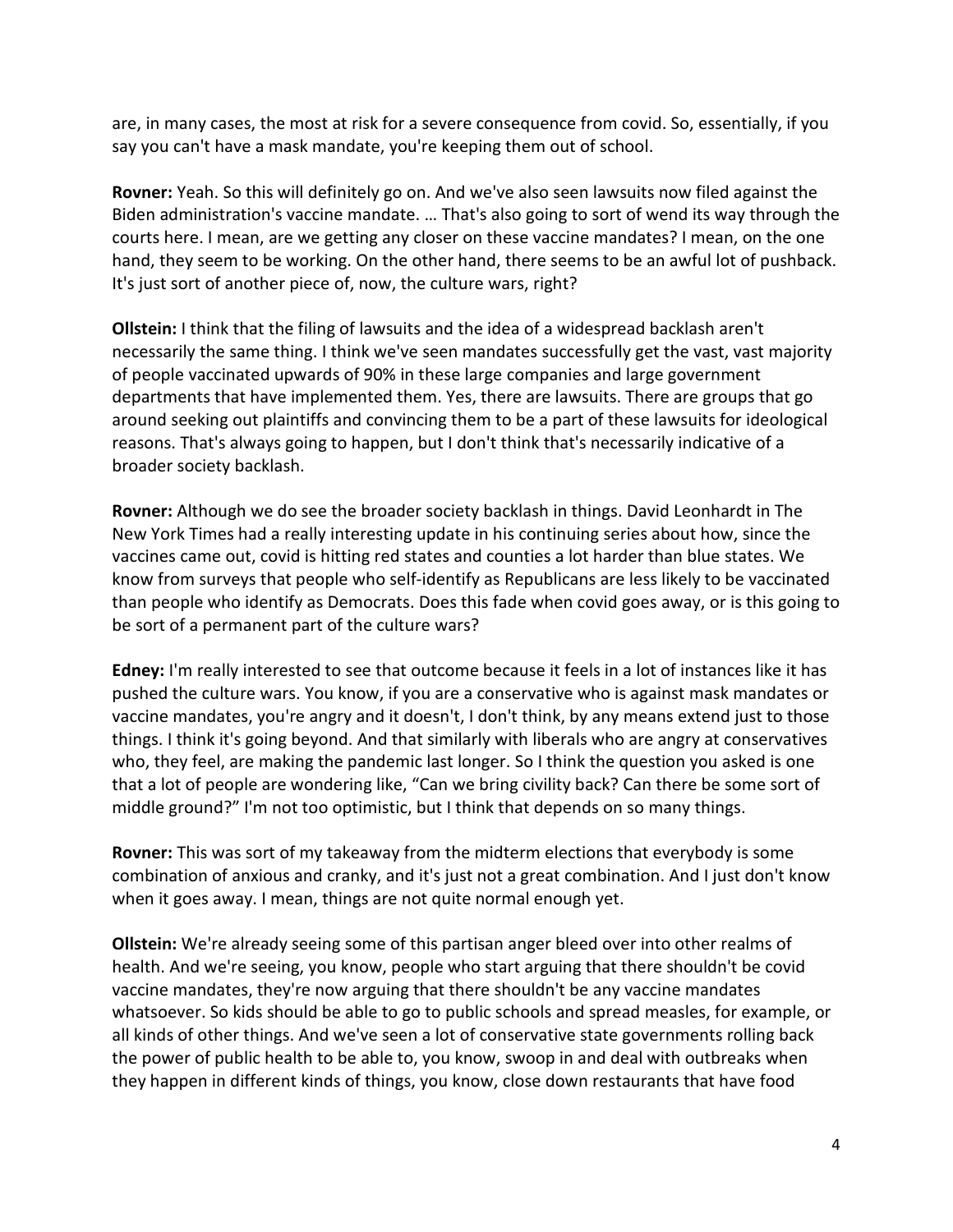outbreaks. So we are seeing the backlash against covid public health measures turn into a backlash against all public health measures — in some places, at least.

**Adams:** In my mind, it raises questions about where we're going from here. Obviously, this piece in The Upshot really demonstrated the divide and how it has health consequences for people who are living in these areas where people are reluctant to get the vaccine or reluctant to wear a mask or anything else. For people in those areas, it's about liberty and freedom. I think public health experts would say, you know, you also need to allow other people to have the freedom to live, and not spread covid. So I think it is an open question about what we're going to see in the months ahead. I think, you know, we're still at 70,000 cases a day of covid. Parts of Europe are seeing increases. You know, obviously, people are saying that we're not going to see quite as much death and hospitalization as we did last year because we have these vaccines. But really, we should not be at the point that we're at now. We should be at a better place than we are now.

**Rovner:** I wanted to point out that it's not just the United States. In China last week, they locked 30,000 people inside a Disney theme park in Shanghai after one person tested positive. They wouldn't let them out until they tested all 30,000 people. In Singapore, you're free not to get vaccinated, but if you don't and you get covid, their health system won't pay for your care. We're not about to go that far, right?

**Ollstein:** Well, we've seen calls for that, but I think, you know, people have rightfully pushed back and said that that's sort of rationing health care. I mean, we already have rationing of health care just based on scarcity of resources. But doctors deciding who to care for based on their opinions of their own personal behavior is not a road we want to go down.

**Rovner:** And not a road we have gone down *yet*. But all right, well, I want to talk about opioids because we haven't done that in a couple of weeks. This week, the Oklahoma Supreme Court threw out a conviction against Johnson & Johnson for violating the state's, quote, "public nuisance law" by flooding the state with painkillers. It's the second time this month that a case has been found in the drugmakers favor. A judge in California similarly ruled that there was no direct evidence that drugmakers are responsible for the misuse of opioids. Although if you've watched or read any of the documentaries or books on the subject in the past couple of years, you'll see there's quite a bit of evidence. But, pardon the editorial comment: Are drugmakers ultimately going to get off here because, unlike tobacco makers, we actually need the products the drugmakers make.

**Ollstein:** I recently read one of those excellent books. I read "Empire of Pain," and the author did an interview recently, and he was talking about how he had to finish the book and file it before some of these legal cases finished in the courts and the outcome was known. But he said, you know, something that really stuck with me  $-$  it was very depressing  $-$  he knew how it was going to end. He knew they were going to basically get away with it. And even if there was some sort of penalty, like, it wouldn't really reach the people who made the decisions. And that cynicism seems to be bearing out right now in very grim ways. And it's just grim that it's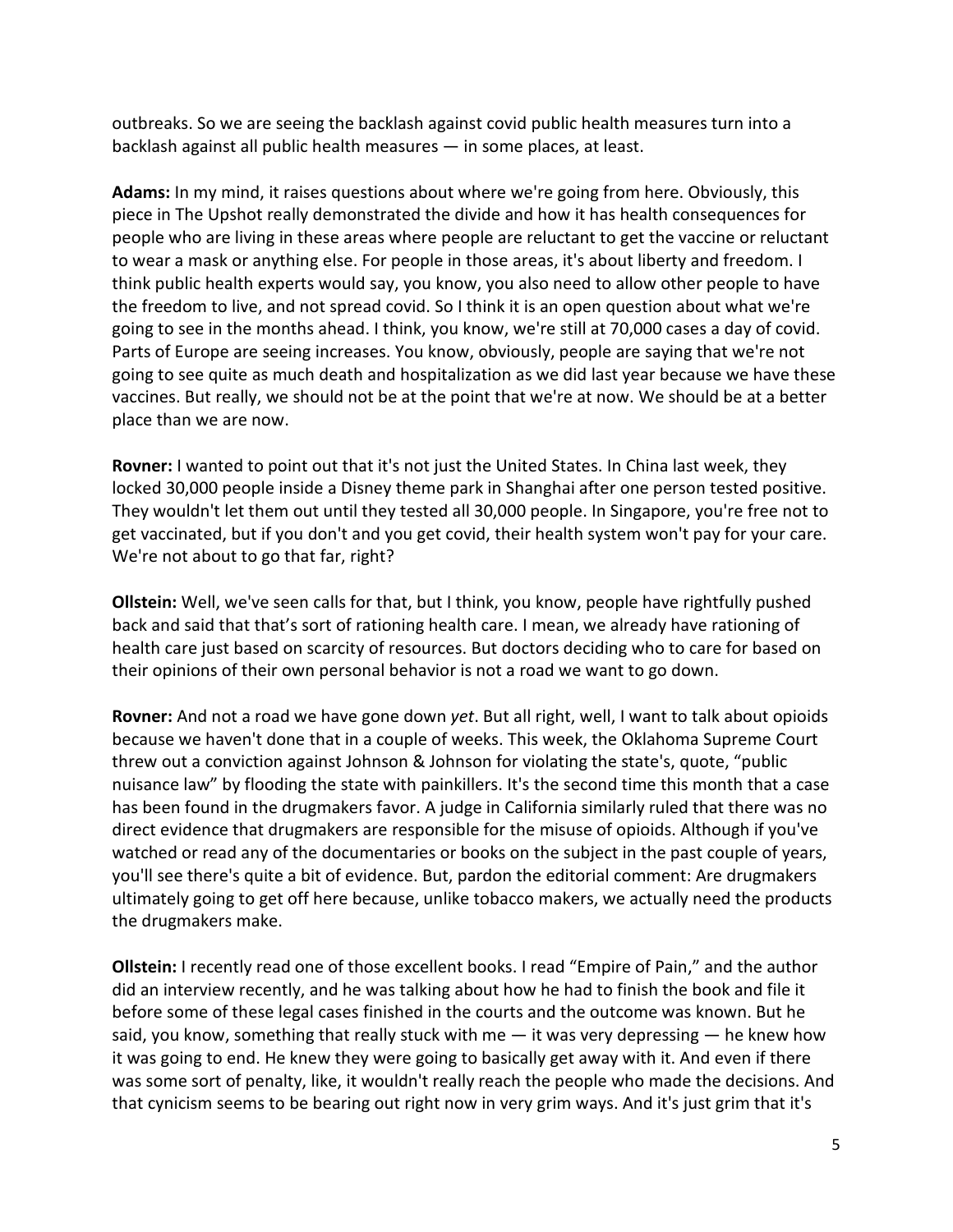happening at a time when overdoses are just worse than ever. They got so much worse during the pandemic. The harm is so evident all around us, and yet we can't seem to hold anyone accountable for it.

**Rovner:** And I think we're going to see a lot more of these lawsuits, but there'll be these big verdicts and then they'll get reversed on appeal and then people will forget about it because this is one of these huge problems that's been a little bit dwarfed by even huger problems. So it's a little later than usual, but my colleagues over the firewall at KFF put out their annual Employer Health Insurance Survey this week. There were some interesting tidbits, mostly that the average individual health premium is now over \$7,700 a year. The average family premium is over \$22,000 a year. That really is a small car. That's up 22% over the last five years and 47% over the last 10, even though the last couple of years have been relatively flat. Deductibles are also up. In 2021, nearly 3 in 10 people with employer coverage had deductibles of \$2,000 or more. That's up from only 7% as recently as 2009. It appears that covid didn't actually add much to health spending, or more likely it did, but that was offset by declines in health care usage as people avoided medical situations where they might catch covid. But even with things relatively flat, are we like the proverbial frog in the pot of water here? Not noticing that we're boiling because it's getting hotter so gradually?

**Adams:** Well, one thing I noticed was just the long-term trends that family premiums were up 284% from 1999 to 2021. And wages were only up 90% during that time. And so, you know, we're not seeing the huge increases that we saw back, you know, at the beginning when you all started this, but we are still seeing these increases that are higher than inflation. It continues to be an issue. High-deductible plans have continued to rise during this time, and I think the strain on consumers is a real issue. And I think that's why Democrats in Congress are so interested in doing something about these things to shield consumers from the prices, even if it's just the Obamacare plans or dealing with people in the Medicaid coverage gap and dealing with prescription drugs. I think the political interest among people of both parties, voters in both parties to do something about health care costs is palpable and a real concern.

**Rovner:** And of course, one of the big reasons that wages haven't gone up is because employers are paying so much more for health insurance. That's money that would have gone into raises.

**Ollstein:** Right. And unions say this all the time, and unions are very active in lobbying Congress right now around different pieces of the bill that have to do with their health care because we've reported that they see it at the bargaining table all the time, and the cost of health care is one of the biggest factors affecting their members. And it's just interesting that, yes, there is such high interest among lawmakers for tackling this. But I think one of the biggest criticisms of the Affordable Care Act is that it did so much for coverage but didn't really take on costs in a real way. But we're sort of seeing that pattern repeat again because it's just way harder and it's way politically harder to go after cost than to just subsidize the coverage for everyone.

**Rovner:** I think this latest fight over drug prices is a really good example of why the Affordable Care Act didn't go more strongly after cost because the health industry is really, really powerful,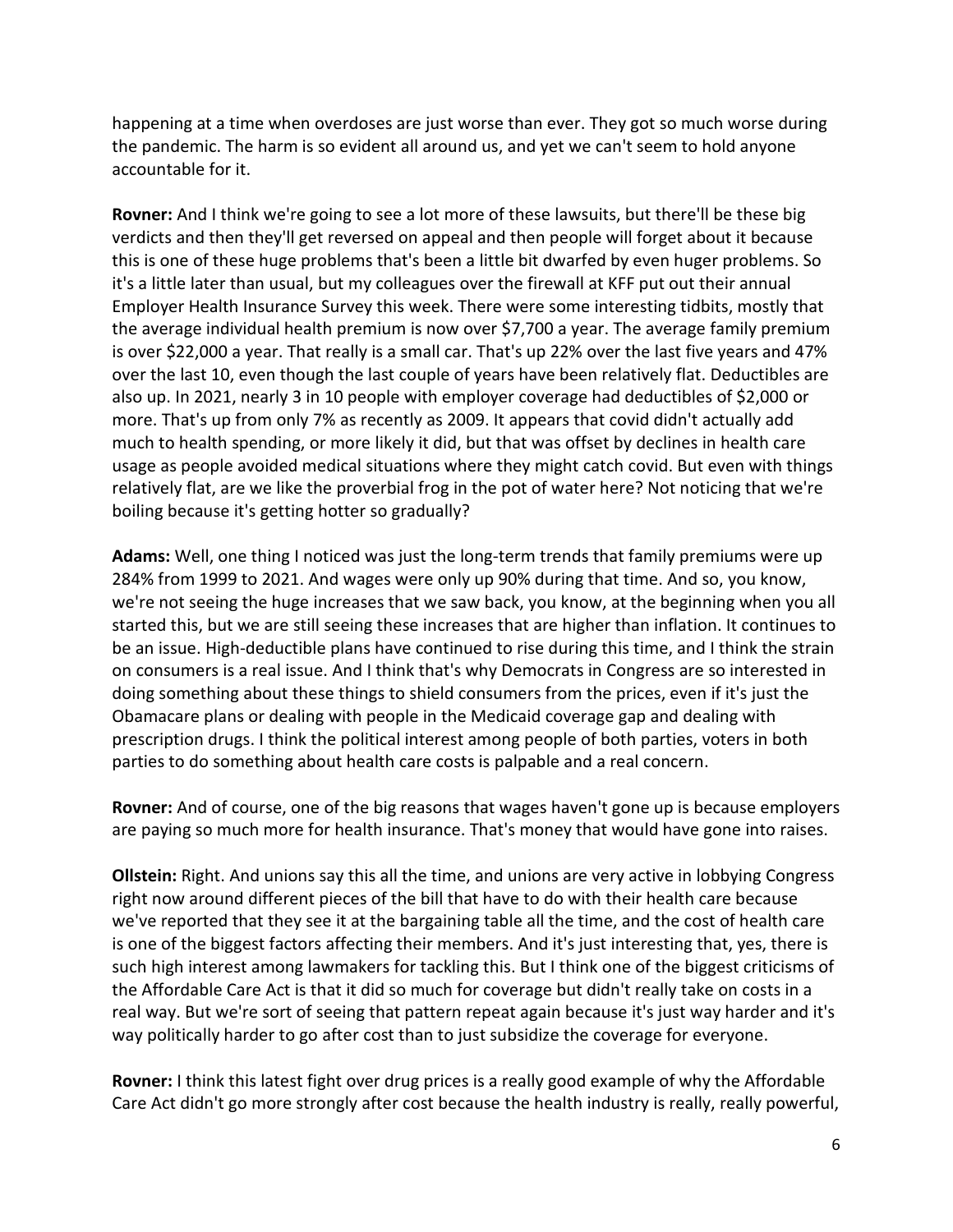and it can stop stuff by just picking off a few votes, which is so far at least what has happened, right?

**Adams:** Absolutely. Just, you know, because you have because the chambers have such small margins, Democrats really don't have a whole lot of room to maneuver. And so, you know, what Democrats are talking about now, you know, Alice makes a good point. It's easier to shield consumers in the health exchange plans from the cost than to really lower the costs. Same is true in the prescription drug space because, you know, we do have these things related to capping inflation, starting in 2023, and capping insulin. But the thing that consumers, I think, are really going to feel before the presidential election is that catastrophic cap of \$2,000 in outof-pocket cost per year. That's going to take effect, and that's going to really prevent seniors from feeling the high prices of drugs. So, you know, it's so much easier to do that than to do other things. Now we do have the drug price negotiations starting in 2025 as part of this reconciliation package and that starts with the 10 drugs and insulin, but that's scaled back so much from what they originally had talked about. So I think it's very difficult to lower drug prices or to lower health care costs. It's hard to do that.

**Rovner:** Well, I think the bottom line is that you could lower costs or you can change who pays. And I think it's been easier over the years for the government to just say, "OK, we'll pay for it," than for the government to say to providers, "You'll take less." So basically, they're putting the cost on the taxpayers rather than on the health care industry. Because when they try to put the cost on the health care industry, the health care industry fights back. All right. Well, something else that was interesting in the KFF employer survey feeds into something I've been trying to bring up for a couple of weeks now: the future of telehealth. Apparently, employers figured out that they needed to expand telehealth access, both in terms of the types of care covered and where it can be covered. For a while under Medicare, you had to actually go someplace for telehealth services. You couldn't do it from home. In the survey, now 95% of employers offered some kind of telehealth services, up from 85% the year before. But I'm curious as to what happens to telehealth when the public health emergency ends. Will eligibility be cut back? Is this a genie we can't put back in the bottle because both providers and patients have gotten used to it? And will it really reduce more expensive care? Or will it be like urgent care where it just multiplied how much care is given? I mean, I'm seeing some studies that say, Oh yeah, telehealth is saving money because we're catching stuff early and people don't need to go to the emergency room. But that's not what always happens. When you sort of add a mode, you just get more of it, right?

**Ollstein:** And I think also the data could be skewed by who is able to use telehealth, who has access to it. And so I think that, you know, these are going to be, you know, wealthier people in areas that have good internet. And I think that could also skew, you know, based on their health usage behaviors, you know, not being representative of the general population, too. So I would just want to see more data before being able to understand what's going on.

**Rovner:** Yeah, I keep seeing telehealth being, you know, cast as this "This is a great thing." And it is. I mean, for people who have difficulty, you know, getting to places to get to, particularly,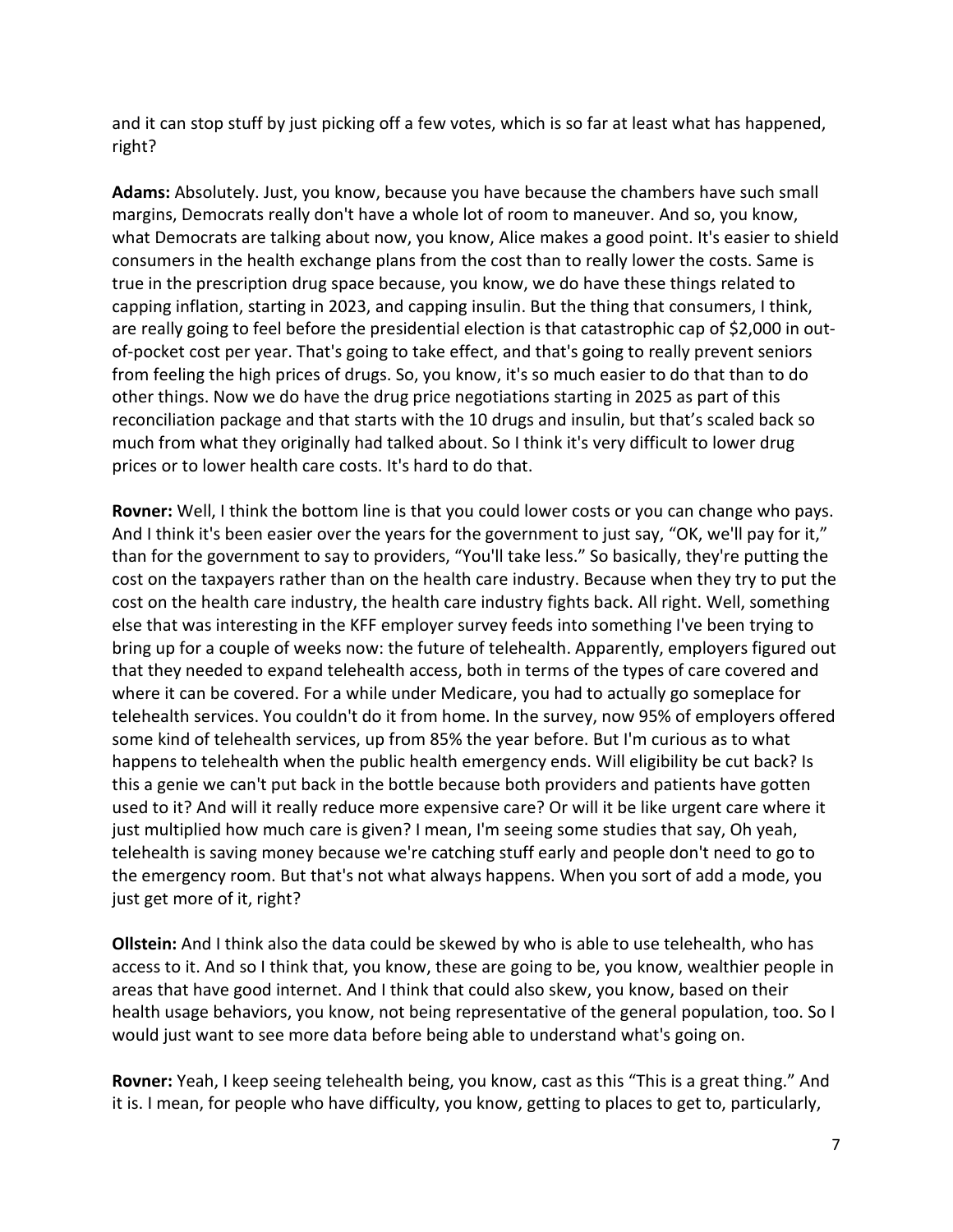specialists, it can be a great thing, but I've seen this happen enough times that when you sort of expand something like this, usage  $-$  and if there's money attached to it  $-$  usage will grow to fill in the gap.

**Adams:** I think it's hard to take it away. And I've heard lawmakers in both parties say that they would like to make some of these telehealth changes permanent after the public health emergency. I think they're talking about that. We'll see. The cost is a big question. And, you know, CMS [the Centers for Medicare & Medicaid Services] already did make some changes. They just changed the telehealth for mental health and the physician fee schedule on Nov 2. So they, you know, relaxed a lot of those rules. So you're already seeing the administration try to do what it can. I think that there are people in Congress who want to do something to expand it. And if you have seniors who are able to use FaceTime or are able to do a Zoom call or something, if they can do it, other people certainly can do it. And I think it's hard to go back and take that away from people if they want it. And I think that you mentioned mental health, which is extremely important, like if you're taking away a stigma in a way, like people may be afraid to get services and different things, you know, it's not just your typical, like, "Hey, Doc, what's this thing on my arm?" It can extend to a lot of other places where even if there's a boom in use, it's a necessary boom in use, not something that's extra.

**Rovner:** There's a shortage of mental health providers. I mean, one would think that this could only actually be helpful for that. That seems to be the one place where it's kind of unquestionably needed and that loosening some of these requirements has been a good thing. We'll talk about mental health completely at some future point. All right. Well, that is as much time as we have for the news this week. Now we will play my interview with Rebecca Love. She's a nurse and academic and entrepreneur, and she's thought a lot about the future of the nursing profession and where it fits into our health care system. So here's the interview, and then we will come back with our extra credits.

We are pleased to welcome to the podcast Rebecca Love. She's the chief clinical officer of IntelyCare, a nurse staffing platform. And she's the first nurse to be featured on TED.com, where you can watch her talk. Welcome to the podcast, Rebecca.

**Rebecca Love:** Julie, thank you so much for having me.

**Rovner:** I confess to someone whose hobby is thinking about the nation's health care workforce, nurses are rarely top of mind, yet nurses are a large and irreplaceable part of the health care delivery system here in the U.S. Still, they are not seen as leaders generally. Why is that?

**Love:** You know, Julie, I think that, substantially, nurses have always been seen as a commodity, an endless resource that regardless if there was health care in any kind of conversations, they were going to be that source that was always going to be at the base of the health care platform, delivering care and being there through thick and thin. And I think that that has just been the foundation of which health care has been built. So nurses, because they are so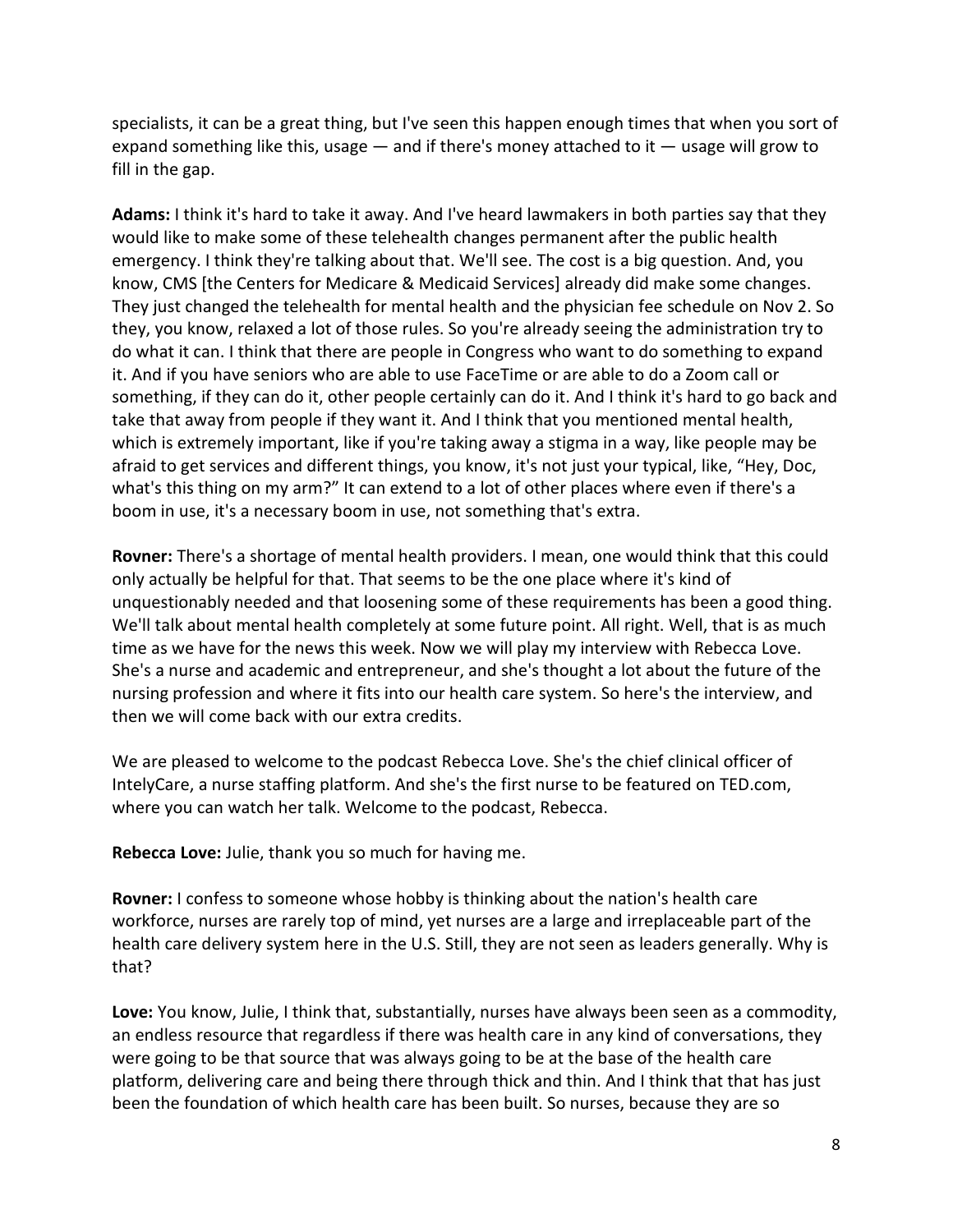integral and in fact, actually, I think it ties into some of the payer model that nurses are rolled into room rates. They cannot bill separately for any of the services that they perform, that they are often left out of the conversations with health care leadership because they are a line item to the cost side of business structures, as opposed to a "value add" into health care from a financial model. And that, to me, is probably the biggest driver why you see nurses not often in positions of health care leadership. Because when you speak to them as part of a workforce issue, they are simply seen as a 24/7, seven-days-a-week necessity within health care, as opposed to an instrumental factor in terms of driving outcomes and health care innovation and the future of our entire nation from a health standpoint.

**Rovner:** And yet they are the ones at the bedside closest to be able to see what works and what doesn't. You've run a program on nurse innovation. What is nurse innovation?

**Love:** So I think you're going to hear this from nurses around the country that we constantly "MacGyver by the bedside." So, studies show that nurses by the bedside are often dealing with technologies that were not designed to help them actually do their jobs, so they're doing workarounds on regular shifts. So, on average, nurses are doing 27 workarounds per day on a hospital shift because the devices that they're working with were not designed to actually help them in their job or actually improve patient outcomes.

## **Rovner:** Can you give me just an example of that?

**Love:** Absolutely. So, in this situation, I can speak back to a long time ago: I was in a situation where a new voice recorder came out that was supposed to be a communication platform that when we were told, "Hey, you know what? Use this, it's going to create less work for you." And I was in a situation that, when they rolled it out onto the floor at that time, it had no ability to be dimmed or to turn down. So we'd be sitting in a patient's room. It would be like "Dr. So-and-So is on the call." "You need to get a glass of water to this patient's room." "You need to make sure that this order is done," and it's yelling at you constantly as you're sitting there trying to deliver care. And by the end of that shift, all of us as nurses had taken it and put it at the front desk. Now the other examples are EHRs [electronic health records], right? We're dealing with EHRs that are supposed to help us track and do better outcomes. We're finding that we're actually spending three hours a day in the charting system, detracting us from health care and performing what we're supposed to do, take care of patients' lives.

## **Rovner:** It's just become data entry, right?

**Love:** It's data entry and everything they say, "Hey, this is going to create less work for you as a nurse" often creates more work for us as nurses, and we're constantly innovating in highly inefficient health care environments because, again, we are not involved in those decisions on which products, projects or processes are rolled out onto our floor. And we are often the end user of nearly every one of those situations. Everybody leaves us out of those conversations, further driving burnout, inefficiencies … and if you just simply brought nurses to the table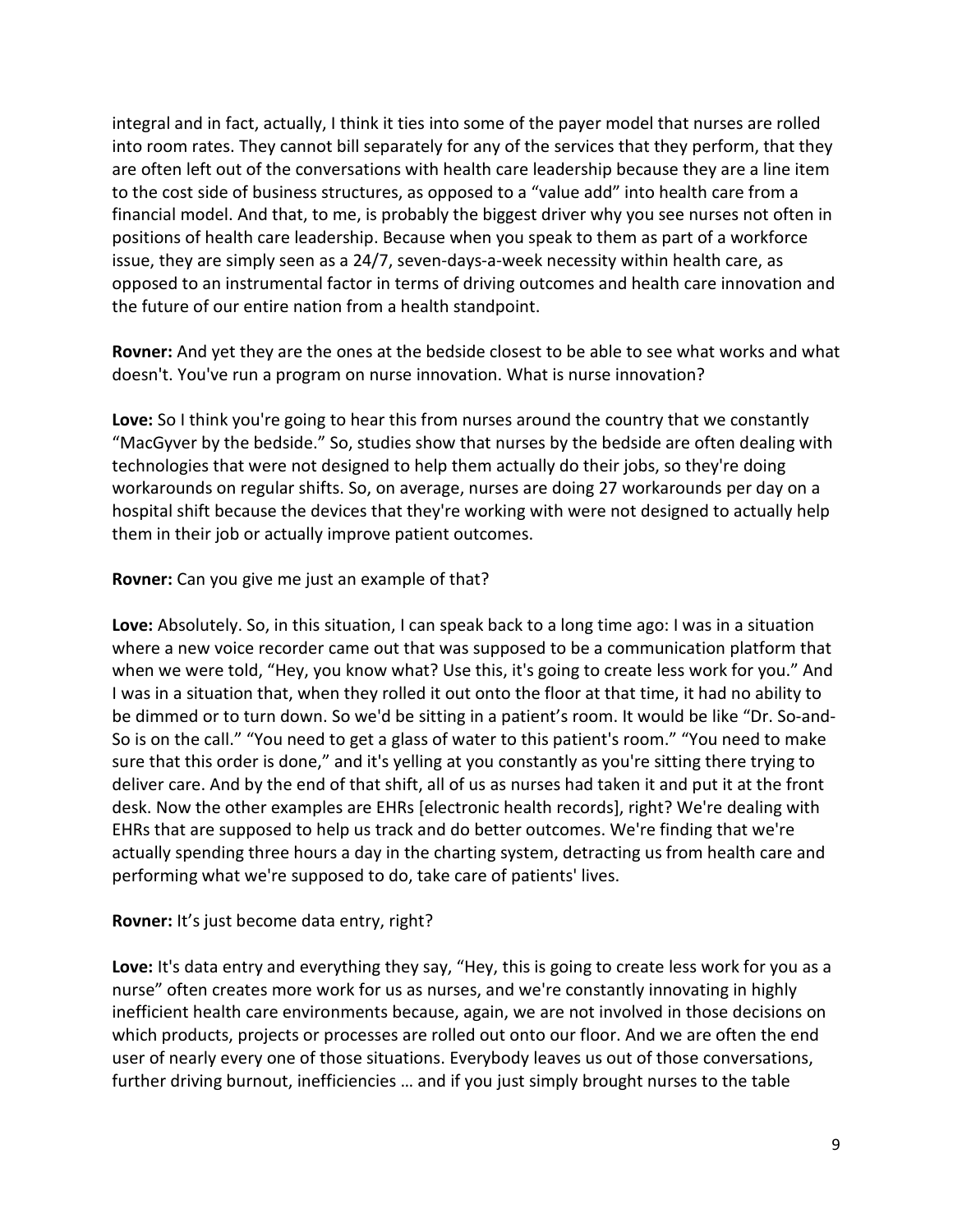earlier into the process, think of all the money, efficiency, time and resources you would have saved if they simply had been involved earlier in those conversations.

**Rovner:** So this, as we know, has been a really tough year and a half for everyone in health care. But nurses, in particular. How serious is the burnout problem right now?

**Love:** Well, you know, the numbers are coming out, but we know that the largest exodus of nursing happened between the year 2020 and '21. We are predicting another 500,000 nurses to leave by the end of 2022 and, at most, 900,000 nurses to leave in the next five years. This is the most significant exodus we have ever seen in the history of nursing and the most critical moment of time for the United States health care system. Because nurses are the basics of the foundation of health care. They sit at the bottom. They are the largest health care workforce. If they crack, if they crumble, health care will follow. Because the reason you're in hospitals, the reason you are in nursing homes is not because you need to see a doctor or have O.T. [occupational therapy] or P.T. [physical therapy]. The reason that you are there is because you need nursing care to keep you alive. Otherwise, O.T., surgery, everything could be done in outpatient centers. The reason you are in hospitals and nursing homes is because your life is deemed so unstable that if you don't have a nurse monitoring it, you are at risk of dying. And that is what I think we are fundamentally missing in the conversation today. And all of these conversations around value-based care and the new models that are coming out are actually decreasing the impact and reimbursable models for nurses, not increasing them, which we had hoped. And because of this, nurses are going to just burn out because nobody is recognizing the value our profession adds, and we keep getting asked to do more with less.

**Rovner:** So one of the problems we've heard about, particularly during the pandemic, is travel nurses getting paid more than staff nurses, who actually stick with their employers, which just encourages more nurses to up and become travel nurses, drives up costs for the entire system, and hurts continuity of care. Is there some way to address this problem?

**Love:** You know, I think that, fundamentally, there is a real lack of coordination between health systems looking towards their nursing workforce as an investable resource. And so travel nursing, in line with those who have been by the bedside, is creating incredible animosity in our systems. And one that is very poorly understood. When you talk to a bedside nurse — "Why is this nurse next to me making \$150 an hour when I've been with you for 8½ years and I'm making \$32 an hour?" And the answer is: It comes from a different budget line. Fundamentally, that is a flawed discussion. It's also a value that the truth is that nursing for a long time has not been part of free market enterprise because they're rolled into room rates. There's a lot of regulation that actually goes back that says how much people can pay nurses, which I don't think we're aware of, as a profession, that actually there's a lot of state guidelines that say this is the maximum amount you can pay to nurses. And why many nurses, when they hit 20 years in their career, they're told, sorry, there's never going to be another raise you see, because you've hit the top of that pipeline. Fundamentally, that metric is broken. When you have a demand for a resource, the truth is you must allow market dynamics to happen. And there has to be a fundamental alignment within our health care systems, too. On average, the increase of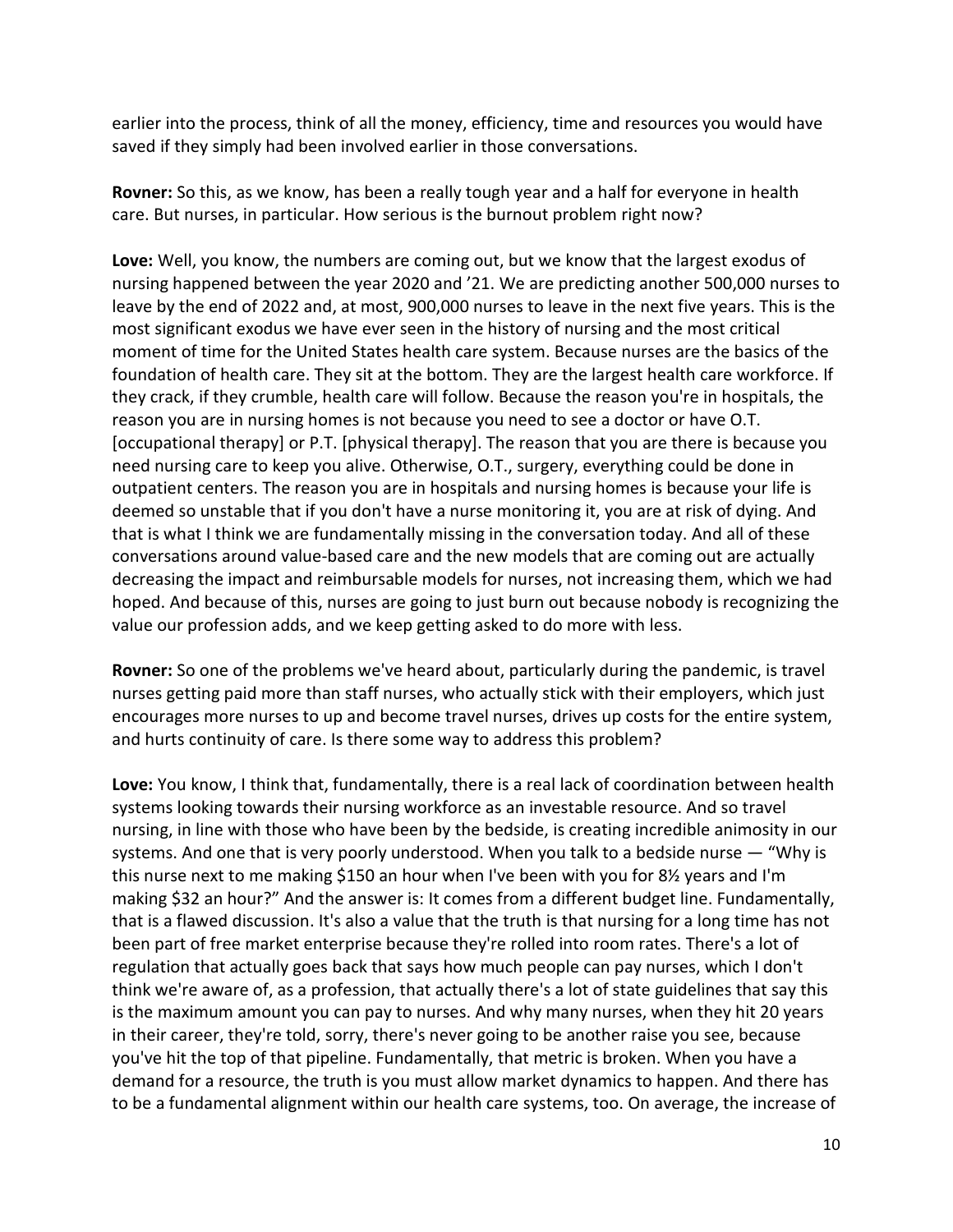nursing salaries only increases 1.5% — less than half the cost of living — over a 20-year career for a nurse. I mean, these dynamics are something we must address, and it's really coming down to payer issues bound, based on Medicare/Medicaid payer reimbursement models that fundamentally are going to need to happen within health care systems to address these issues because it is going to be a breaking point. And the truth is, I'm not sure why anyone would stay in conditions where they could make the same amount of money, I mean, [vs.] three times the amount of money doing the same job within the same location.

**Rovner:** So I've been hearing for years that the root cause of the nursing shortage isn't that there aren't enough people who want to become nurses, but because there aren't enough teachers to teach them to become nurses. Is there something we can do to repopulate that pipeline of nursing instructors?

**Love:** It's not a quick answer, unfortunately. There's neither the number of seats in nursing schools, nor can the programs actually speed up and deliver nurses in any sort of time frame within the next two to five years. Fundamentally, I do believe that what you saw in the 1980s and 1990s was a decreased funding into nursing education, that a lot of nursing schools actually shut their doors, they closed their nursing programs. You look at the top 50 colleges in the United States [that] are universities. Many of them no longer have nursing schools. The truth is, nursing programs are very expensive to run. They're three times as expensive as a program in business. Because you need simulation, you need clinical, you need all of these issues that exist. And really, it is going to take us as a nation federally funded to start reinvesting in nursing school and education, and also more clinical pathways to say, "Hey, if you're a CNA [certified nursing assistant], here's how you become an LPN [licensed practical nurse]." And if you look across the history in the last 20 years, LPN programs have virtually disappeared in the United States because we saw it as a less-skilled workforce. But the truth is, we need to be reimagining what nursing education looks like. New clinical pathways — if you're a CNA, here's how you become a nurse. Here's how you become a master's-prepared nurse, and we start looking at that as a cost benefit to our health care systems, as opposed to a detraction.

**Rovner:** In the U.S. health care system we tend to sort of do things only when we reach a crisis point. Are we at the crisis point with nursing?

**Love:** We're beyond the crisis point, unfortunately. The crisis has been well sounded. We're at the point that we are going to experience significant pain within our hospital systems and nursing homes for the next two to five years. People are now going to die because they are not getting access to care. And I wish to tell you, I just left a nursing conference where nurses were reporting to us that, you know, they have patients showing up into the ER, and by the time they get to them, they're dead in their chairs because we don't have enough nurses to keep those hospital rooms open and the beds open, not only in hospitals but in nursing homes. And when nursing homes can't staff, that means bed throughput stops, which backs up the entire hospital system. And unfortunately, we are at that crisis point. The only thing we can do, Julie, in my opinion and to your point, the only thing we can do is there may be enough nurses to work in the United States, but they are not willing to work in the environment in which health care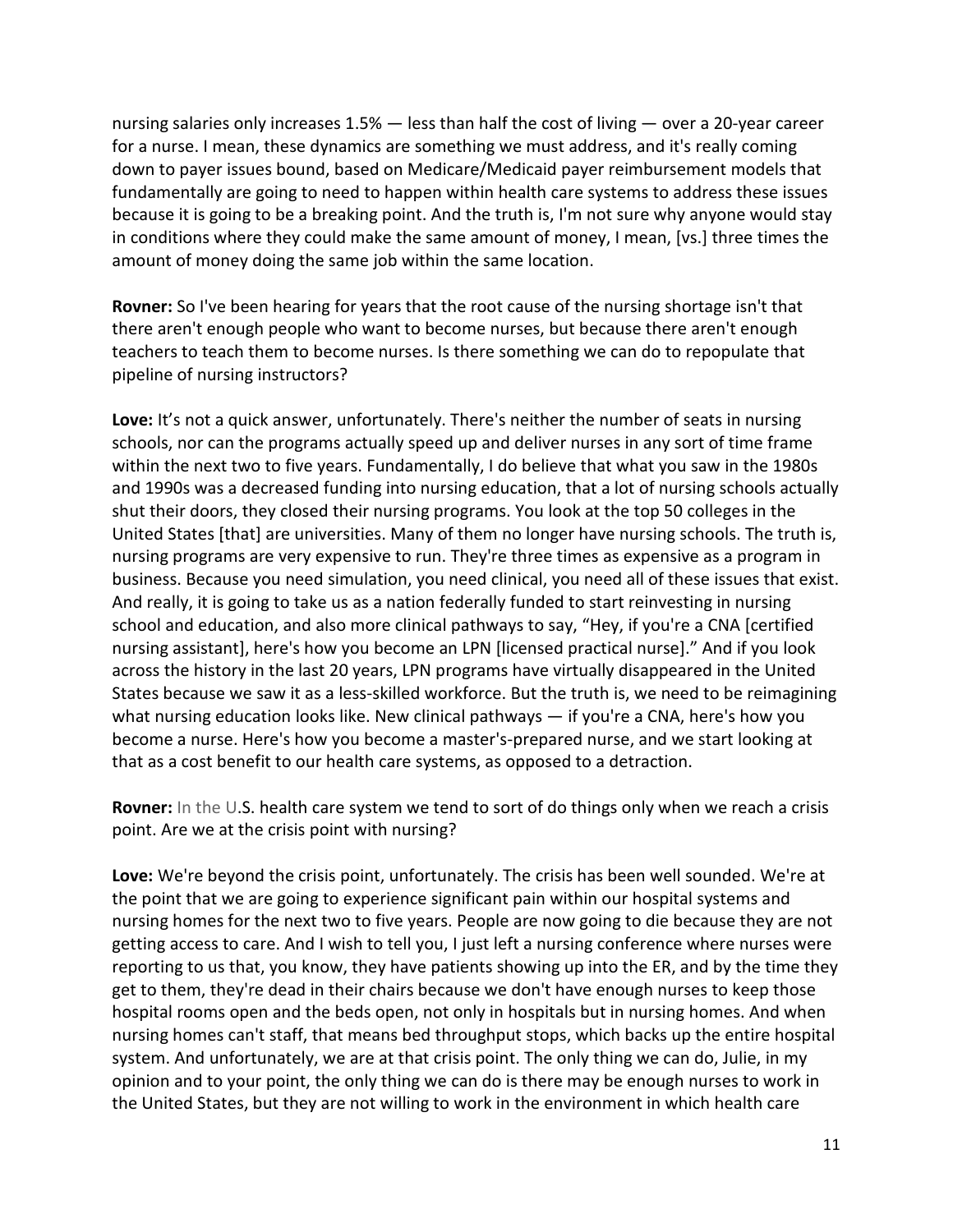exists today. So we know of the 4 million RN licenses that exist in the United States, there are 570,000 active RN licenses who are not practicing by the bedside. And the truth is we know that with another 500,000 nurses retiring by 2022, this 1.1 million[-person] nursing shortage that was supposed to hit in 2030 is now going to accelerate and really start hitting us between 2022 and 2025. So fundamentally, if we're going to do something differently, we have to reimagine how nurses work, provide them with a work-life balance, more flexibility, access to shifts that they want because that is the only way they're going to re-engage with us. They're no longer going to allow systems to dictate to them what their work-life balance is going to look like and their opportunities to exist by the bedside.

**Rovner:** Rebecca Love, we will definitely come back to this subject because I think it's underreported and really important. Thank you so much for joining us.

**Love:** Really, it was a pleasure and thank you for reporting on it because it is an issue that is going to bring down health care if we don't address it.

**Rovner:** OK, we are back and it's time for our extra-credit segment where we each recommend a story we read this week we think you should read, too. Don't worry if you miss it, we will post the list on the podcast page at khn.org and in our show notes on your phone or other mobile device. Rebecca, why don't you go first this week?

**Adams:** Sure. So, I did a KHN story. "Patients Went Into the Hospital for Care. After Testing Positive There for Covid, Some Never Came Out" by Christina Jewett. So this was a really heartbreaking story about people who went into the hospital for other conditions and acquired covid while they were there. And, of course, hospital-acquired infections have been a problem for other conditions for a long time. But for covid, this is often a deadly issue, certainly before vaccination. And she found that about 21% of the patients who contracted covid in the hospital from April to September last year died compared to 8% of other Medicare patients who died in the hospital. So that's quite a contrast. And, you know, over the past year, you've seen anecdotes about that. You've seen people writing editorials about that. But she did a good job of going through and looking at some of the studies telling some of those anecdotes. She talked about Brigham and Women's Hospital and how they had touted how few patients in their hospital got covid. It was only about 0.3% of patients. Well, right after that, there was a big outbreak. So it's another tale about the toll of the pandemic.

## **Rovner:** Alice.

**Ollstein:** So I picked a story from NPR. It's called "Despite Calls to Improve, Air Travel Is Still a Nightmare for Many With Disabilities." And it's just a very depressing piece about how difficult it is for people with just a range of different disabilities and medical conditions have when going through security at airports. You know, we're going into a time of year where the people are going to be traveling a lot for the holidays and the treatment they undergo is just terrible. There are some programs to help them navigate, but they're just inadequately staffed. And so you have people who have autism who are, you know, very unable to deal with, you know, being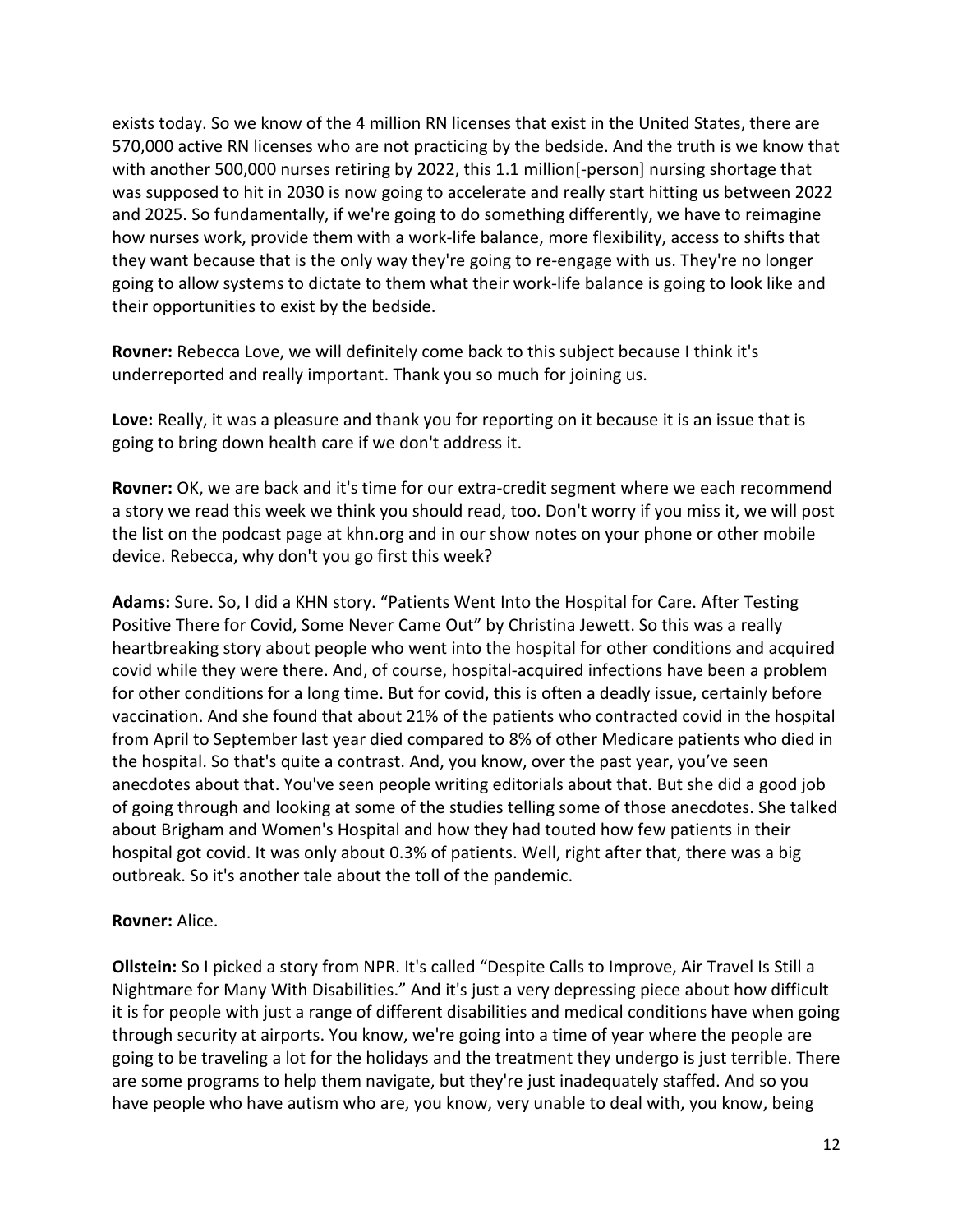shouted at by officials and, you know, bright lights and sounds and all of that. You have people who have medical equipment or medication that has to be kept at a certain temperature that's been messed with by security agents. And so I hope that this really shines a light on the problem and leads to some reforms.

**Rovner:** And a shout-out to my former NPR colleague Joe Shapiro, who covered the Americans with Disabilities Act's passage with me 30-some years ago and has stayed on this beat ever since. Anna.

**Edney:** I chose a story by a colleague of mine, Kristen Brown at Bloomberg, "All Those 23andMe Spit Tests Were Part of a Bigger Plan." And she took this really interesting look deep into 23andMe, you know, lots of people sending in their DNA samples, and 23andMe wants to become a drugmaker by using those DNA samples. I thought it was just so interesting to think about. A lot of people probably mindlessly clicked the box, like, sure, use my data, whatever. And now, like, they could be paying for drugs that were created using their data. It's an interesting situation. It's also a profile of the company. It's fascinating to see this has been the plan all along and it's actually been stuck with, and that can be unusual sometimes. And so I think it's a good feature of health care and data story.

**Rovner:** It actually reminded me of the story about the cell lines that have been, you know, people had their cells taken and then, you know, they were used going forward.

**Edney:** That's a really good point — it's the next generation.

**Rovner:** Exactly. It's the next generation of cell lines. Well, my story this week is kind of a companion to the Rebecca Love interview. It's about the crisis in primary care. It's by Merrill Goozner in the Washington Monthly, and it's called "The Doctor Will Not See You Now." The subhead is that "Primary care is a disaster. Consolidation is making it worse. And a revolution is coming." There are some really strong suggestions about fixing primary care — that could be one really good way to squeeze some of the excess cost out of the health care system that we've just spent the last half an hour talking about. If only we could actually do some of these things! But it is well worth a read. So that is our show for this week. As always, if you enjoy the podcast, you can subscribe wherever you get your podcasts. We'd appreciate it if you left us a review — that helps other people find us, too. Special thanks, as always, to our ace producer, Francis Ying. Also, as always, you can email us your comments or questions. we're at WhattheHealth, all one word, @kff.org. Or you can tweet me, I'm @jrovner.

**Rovner:** Anna.

**Edney:** @AnnaEdney.

**Rovner:** Rebecca.

**Adams:** @RebeccaAdamsDC.